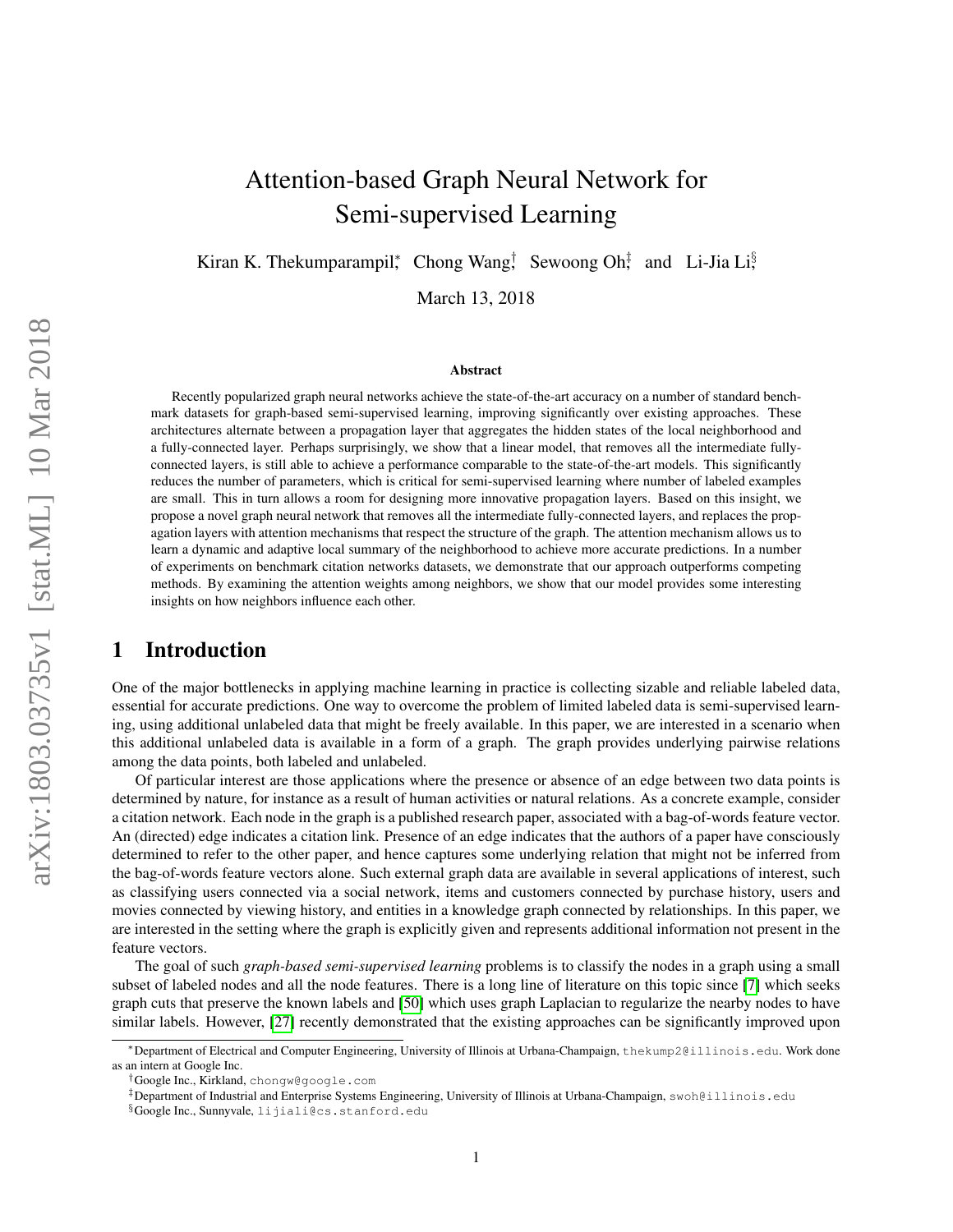on a number of standard benchmark datasets, using an innovative neural network architecture on graph-based data known collectively as *graph neural networks*.

Inspired by this success, we seek to understand the reason behind the power of graph neural networks, to guide our design of a novel architecture for semi-supervised learning on graphs. To this end, we first found that a linear classifier of multinomial logistic regression achieves the accuracy comparable to the best known graph neural network. This linear classifier removes all intermediate non-linear activation layers, and only keeps the linear propagation function from neighbors in graph neural networks. This suggests the importance of aggregation information form the neighbors in the graph. This further motivates us to design a new way of aggregating neighborhood information through attention mechanism since, intuitively, neighbors might not be equally important. This proposed *attention-based graph neural network* captures this intuition and (a) greatly reduces the model complexity, with only a single scalar parameter at each intermediate layer; (b) discovers dynamically and adaptively which nodes are relevant to the target node for classification; and (c) improves upon state-of-the-art methods in terms of accuracy on standard benchmark datasets. Further, the learned attention strengths provide some form of *interpretability*. They provide insights on why a particular prediction is made on a target node and which neighbors are more relevant in making that decision.

### 2 Related Work

Given a graph  $G(V, E)$  with a set of n nodes V and a set of edges E, we let  $X_i \in \mathbb{R}^{d_x}$  denote the feature vector at node i and let  $Y_i$  denote the true label. We use  $Y_L$  to denote the labels that are revealed to us for a subset  $L \subset V$ . We let  $X = [X_1, \ldots, X_n]$  denote all features, labeled and unlabeled.

Traditionally, semi-supervised learning using both labeled and un-labled data has been solved using two different approaches - Graph Laplacian based algorithms solving for locally consistent solutions [\[47\]](#page-11-1) and Expectation Maximization based algorithms [\[33\]](#page-11-2) where true-labels of the unlabeled data points are considered as the latent variables of a generative model.

Graph Laplacian regularization. Based on the assumption that nearby nodes in a graph are more likely to have the same labels, the graph information has been used as explicit regularization:

$$
\mathcal{L}(X,Y_L) = \mathcal{L}_{\text{label}}(X_L,Y_L) + \lambda \mathcal{L}_G(X) ,
$$

where  $\mathcal{L}_{\text{label}} = \sum_{i \in L} l(Y_i, f(X_i))$  is the standard supervised loss for some loss functions l and  $\mathcal{L}_G$  is the graph-based regularization, for example  $\mathcal{L}_G = \sum_{(i,j) \in E} ||f(X_i) - f(X_j)||^2$ , which is called the graph Laplacian regularization. Earlier approaches are non-parametric and searches over all  $f$  considering it as a look-up table. Most popular one is the Label Propagation [\[49\]](#page-11-3) that forces the estimated labels to agree in the labeled instances and uses weighted graph Laplacian. This innovative formulation admits a closed form solution which makes it practically attractive with very low computationally cost. ManiReg [\[5\]](#page-9-1) replaces supervised loss with that of a support vector machine. ICA [\[30\]](#page-10-1) generalizes LP by allowing more general local updates. A more thorough survey on using non-neural network methods for semi-supervised learning can be found in [\[12\]](#page-10-2).

More recent approaches are parametric, using deep neural networks. SemiEmb [\[42\]](#page-11-4) was the first to use a deep neural network to model  $f(x)$  and minimize the above loss. Planetoid [\[46\]](#page-11-5) significantly improves upon the existing graph regularization approaches by replacing the regularization by another loss based on skip-grams (defined below). In a slightly different context, Buchnik and Cohen [\[11\]](#page-10-3) show that the accuracy of these approaches can be further improved by bootstrapping these models sequentially.

Unsupervised node embedding for semi-supervised learning. Several approaches have been proposed to embed the nodes in some latent Euclidean space using only the connectivity in graph G. Once the embedding is learned, standard supervised learning is applied on those embedded features to train a model. Inspired by the success of word2vec [\[28\]](#page-10-4), several approaches define "skip-grams" on graphs as the neighborhood (context) of a node on the graph and tries to maximize the posterior probability of observing those skip-grams. DeepWalk [\[35\]](#page-11-6) and node2vec [\[22\]](#page-10-5) use random walks as skip-grams, LINE [\[40\]](#page-11-7) uses local proximities, LASAGNE [\[18\]](#page-10-6) uses the Personalized PageRank random walk. Graph2Gauss [\[1\]](#page-9-2) represents a node as a Gaussian distribution, and minimizes the divergence between connected pairs. Yang et al. [\[45\]](#page-11-8) provide a post-processing scheme that takes any node embedding and attempts to improve it by by taking the weighted sum of the given embeddings with Personalized PageRank weights. The strength of these approaches is universality, as the node embedding does not depend on the particular task at hand (and in particular the features or the labels). However, as they do not use the node features and the training only happens after embedding, they cannot meet the performance of the state-of-the-art approaches (see DeepWalk in Table [2\)](#page-5-0).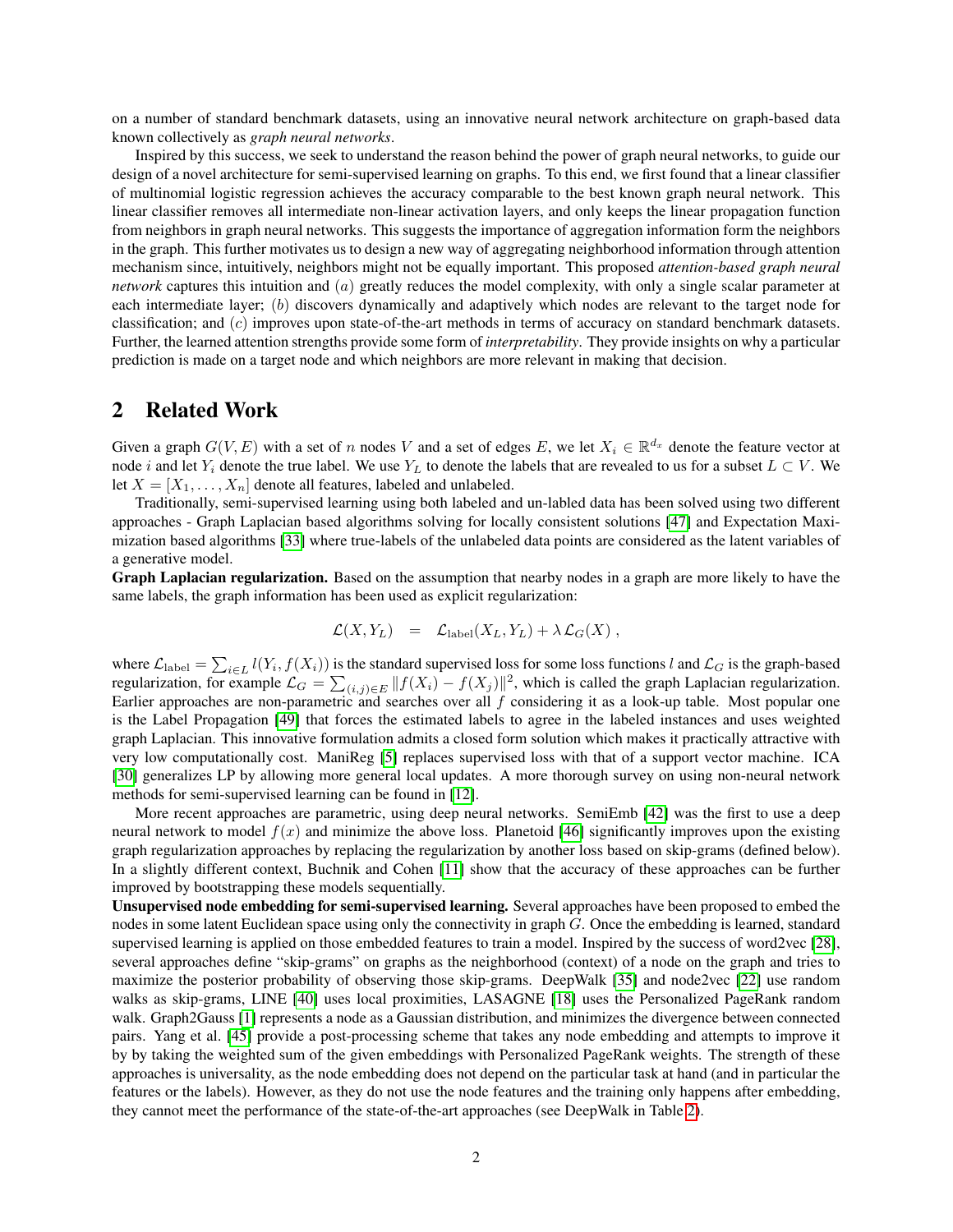Graph Neural Network (GNN). Graph neural networks are extensions of neural networks to structured data encoded as a graph. Originally introduced as extensions of recurrent neural networks, GNNs apply recurrent layers to each node with additional *local averaging* layer [\[20,](#page-10-7) [36\]](#page-11-9). However, as the weights are shared across all nodes, GNNs can also be interpreted as extensions of convolutional neural networks on a 2D grid to general graphs. Typically, a message aggregation step followed by some neural network architecture is iteratively applied. The model parameters are trained on (semi-)supervised examples with labels. We give a typical example of a GNN in Section [3,](#page-2-0) but several diverse variations have been proposed in [\[10,](#page-10-8) [17,](#page-10-9) [29,](#page-10-10) [24,](#page-10-11) [39,](#page-11-10) [8,](#page-9-3) [15,](#page-10-12) [13,](#page-10-13) [3,](#page-9-4) [32,](#page-10-14) [38,](#page-11-11) [23,](#page-10-15) [37,](#page-11-12) [38\]](#page-11-11). GNNs have been successfully applied in diverse applications such as molecular activation prediction [\[19\]](#page-10-16), community detection [\[9\]](#page-10-17), matrix completion [\[6\]](#page-9-5), combinatorial optimization [\[14,](#page-10-18) [34\]](#page-11-13), and detecting similar binary codes [\[44\]](#page-11-14).

In particular, for the benchmark datasets that we consider in this paper, Kipf and Welling [\[27\]](#page-10-0) proposed a simple but powerful architecture called Graph Convolutional Network (GCN) that achieves the state-of-the-art accuracy. In the following section,  $(a)$  we show that the performance of GCN can be met by a linear classifier; and  $(b)$  use this insight to introduce novel graph neural networks that compare favourably against the state-of-the-art approaches on benchmark datasets.

### <span id="page-2-0"></span>3 Dissection of Graph Neural Network

In this section, we propose a novel Graph Neural Network (GNN) model which we call *Attention-based Graph Neural Network* (AGNN), and compare its performance to state-of-the-art models on benchmark citation networks in Section [5.](#page-4-0) We seek a model  $Z = f(X, A) \in \mathbb{R}^{n \times d_y}$  that predicts at each node one of the  $d_y$  classes.  $Z_{ic}$  is the estimated probability that the label at node  $i\in [n]$  is  $c\in [d_y]$  given the features  $X$  and the graph  $A$ . The data features  $X\in \R^{n\times d_x}$ has at each row  $d_x$  features for each node, and  $A \in \{0,1\}^{n \times n}$  is the adjacency matrix of G.

The forward pass in a typical GNN alternates between a *propagation layer* and a *single layer perceptron*. Let t be the layer index. We use  $H^{(t)} \in \mathbb{R}^{n \times d_h}$  to denote the current (hidden) states, with the *i*-th row  $H_i^{(t)}$  as the  $d_h$ dimensional hidden state of node i. A propagation layer with respect to a propagation matrix  $P \in \mathbb{R}^{n \times n}$  is defined as

$$
\tilde{H}^{(t)} = PH^{(t)}
$$

.

For example, the natural random walk<sup>[1](#page-2-1)</sup>  $P = D^{-1}A$  gives  $\tilde{H}_i^{(t)} = (1/|N(i)|) \sum_{j \in N(i)} H_j^{(t)}$ . The neighborhood of node i is denoted by  $N(i)$ , and  $D = \text{diag}(A1)$ . This is a simple *local averaging* common in consensus or random walk based approaches. Typical propagation layer respects the adjacency pattern in A, performing a variation of such local averaging. GNNs encode the graph structure of A into the model via this propagation layer, which can be also interpreted as performing a graph convolution operation as discussed in [\[27\]](#page-10-0). Next, a single layer perceptron is applied on each node separately and the weights  $W^{(t)}$  are shared across all the nodes:

$$
H^{(t+1)} = \sigma(\tilde{H}^{(t)}W^{(t)}),
$$

where  $W^{(t)} \in \mathbb{R}^{d_{h_{t+1}} \times d_{h_t}}$  is the weight matrix and  $\sigma(\cdot)$  is an entry-wise activation function. This weight sharing reduces significantly the number of parameters to be trained, and encodes the invariance property of graph data, i.e. two nodes that are far apart but have the similar neighboring features and structures should be classified similarly. There are several extensions to this model as discussed in the previous section, but this standard graph neural network has proved powerful in several problems over graphs, e.g. [\[9,](#page-10-17) [6,](#page-9-5) [14\]](#page-10-18).

Graph Convolutional Network (GCN). Kipf and Welling [\[27\]](#page-10-0) introduced a simple but powerful architecture, and achieved the state-of-the-art performance in benchmark citation networks (see Table [2\)](#page-5-0). GCN is a special case of GNN which stacks two layers of specific propagation and perceptron:

<span id="page-2-2"></span>
$$
H^{(1)} = \text{ReLU}((PX)W^{(0)}),
$$
  
\n
$$
Z = f(X, A) = \text{softmax}((PH^{(1)})W^{(1)}),
$$
\n(1)

with a choice of  $P = \tilde{D}^{-1/2} \tilde{A} \tilde{D}^{-1/2}$ , where  $\tilde{A} = A + \mathbb{I}$ ,  $\mathbb{I}$  is the identity matrix,  $\tilde{D} = \text{diag}(\tilde{A} \mathbb{1})$  and  $\mathbb{1}$  is the all-ones vector. ReLU(a) = max{0, a} is an entry-wise rectified linear activation function, and softmax([a<sub>1</sub>, ..., a<sub>k</sub>]) =

<span id="page-2-1"></span><sup>&</sup>lt;sup>1</sup>Random walk which moves from a node to one of its neighbors selected uniformly at random.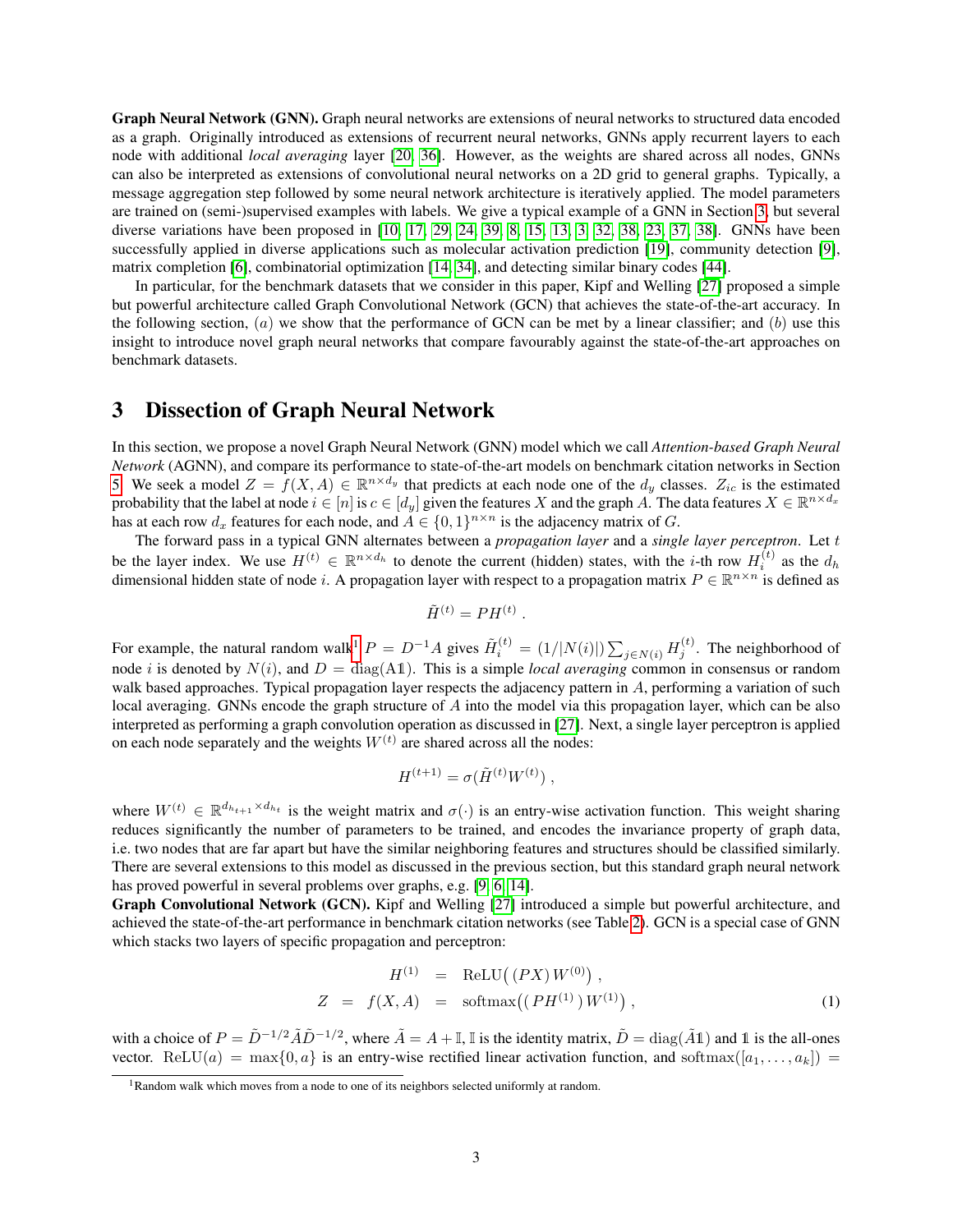$(1/Z)[\exp(a_1), \ldots, \exp(a_k)]$  with  $Z = \sum_i \exp(a_i)$  is applied row-wise. Hence, the output is the predicted likelihoods on the  $d_y$  dimensional probability simplex. The weights  $W^{(0)}$  and  $W^{(1)}$  are trained to minimize the crossentropy loss over all labeled examples L:

<span id="page-3-0"></span>
$$
\mathcal{L} = -\sum_{i \in L} \sum_{c=1}^{d_y} Y_{ic} \ln Z_{ic} . \qquad (2)
$$

Graph Linear Network (GLN). To better understand GCN, we remove the intermediate nonlinear activation units from GCN, which gives Graph Linear Network defined as

<span id="page-3-2"></span>
$$
Z = f(X, A) = \text{softmax}((P^2 X) W^{(0)} W^{(1)}), \qquad (3)
$$

with the same choice of  $P = \tilde{D}^{-1/2} \tilde{A} \tilde{D}^{-1/2}$  as in GCN. The weights  $W^{(0)}$  and  $W^{(1)}$  have the same dimensions as GCN and are trained on a cross entropy loss in [\(2\)](#page-3-0). The two propagation layers simply take (linear) local average of the raw features weighted by their degrees, and at the output layer a simple linear classifier (multinomial logistic regression) is applied. This allows us to separate the gain in the *linear* propagation layer and the *non-linear* perceptron layer.

Comparing the differences in performances in Table [2,](#page-5-0) we show that, perhaps surprisingly, GLN achieves an accuracy comparable to the that of the best GNN, and sometimes better. This suggests that, for citation networks, the strength of the general GNN architectures is in the propagation layer and not in the perceptron layer. On the other hand, the propagation layers are critical in achieving the desired performance, as is suggested in Table [2.](#page-5-0) There are significant gaps in accuracy for those approaches not using the graph, i.e. T-SVM, and also those that use the graph differently, such as Label Propagation (LP) and Planetoid. Based on this observation, we propose replacing the propagation layer of GLN with an attention mechanism and test it on the benchmark datasets.

### 4 Attention-based Graph Neural Network (AGNN).

The original propagation layer in GCN and several other graph neural networks such as [\[15,](#page-10-12) [3,](#page-9-4) [31,](#page-10-19) [38\]](#page-11-11) use a static (does not change over the layers) and non-adaptive (does not take into account the states of the nodes) propagation, e.g.  $P_{ij} = 1/\sqrt{|N(i)| |N(j)|}$ . Such propagations are not able to capture which neighbor is more *relevant* to classifying a target node, which is critical in real data where not all edges imply the same types or strengths of relations.

We need novel *dynamic* and *adaptive* propagation layers, capable of capturing the relevance of different edges, which leads to more complex graph neural networks with more parameters. However, training such complex models is challenging in the semi-supervised setting, as the typical number of samples we have for each class is small; it is 20 in the standard benchmark dataset. This is evidenced in Table [2](#page-5-0) where more complex graph neural network models by Verma, Boyer, and Verbeek [\[41\]](#page-11-15), Monti et al. [\[31\]](#page-10-19), and [\[38\]](#page-11-11) do not improve upon the simple GCN.

On the other hand, our experiments with GLN suggests that we can remove all the perceptron layers and focus only on improving the propagation layers. To this end, we introduce a novel Attention-based Graph Neural Network (AGNN). AGNN is simple; it only has a single scalar parameter  $\beta^{(t)}$  at each intermediate layer. AGNN captures relevance; the proposed *attention mechanism over neighbors* in [\(5\)](#page-4-1) learns which neighbors are more relevant and weighs their contributions accordingly. This builds on the long line of successes of attention mechanisms in summarizing long sentences or large images, by capturing which word or part-of-image is most relevant [\[43,](#page-11-16) [21,](#page-10-20) [4\]](#page-9-6). Particularly, we use the attention formulation similar to the one used in  $[21]$ .<sup>[2](#page-3-1)</sup> It only has one parameter and we found this is important for successfully training the model when the number of labels is small as in our semi-supervised learning setting.

#### 4.1 AGNN model

We start with a word-embedding layer that maps a bag-of-words representation of a document into an averaged word embedding, and the word embedding  $W^{(0)} \in \mathbb{R}^{d_x \times d_h}$  is to be trained as a part of the model:

$$
H^{(1)} = \text{ReLU}(XW^{(0)})\,. \tag{4}
$$

<span id="page-3-1"></span><sup>&</sup>lt;sup>2</sup>We have experimented other types of more complex attention formulations but we found the training becomes much less stable especially when the number of labeled nodes is small.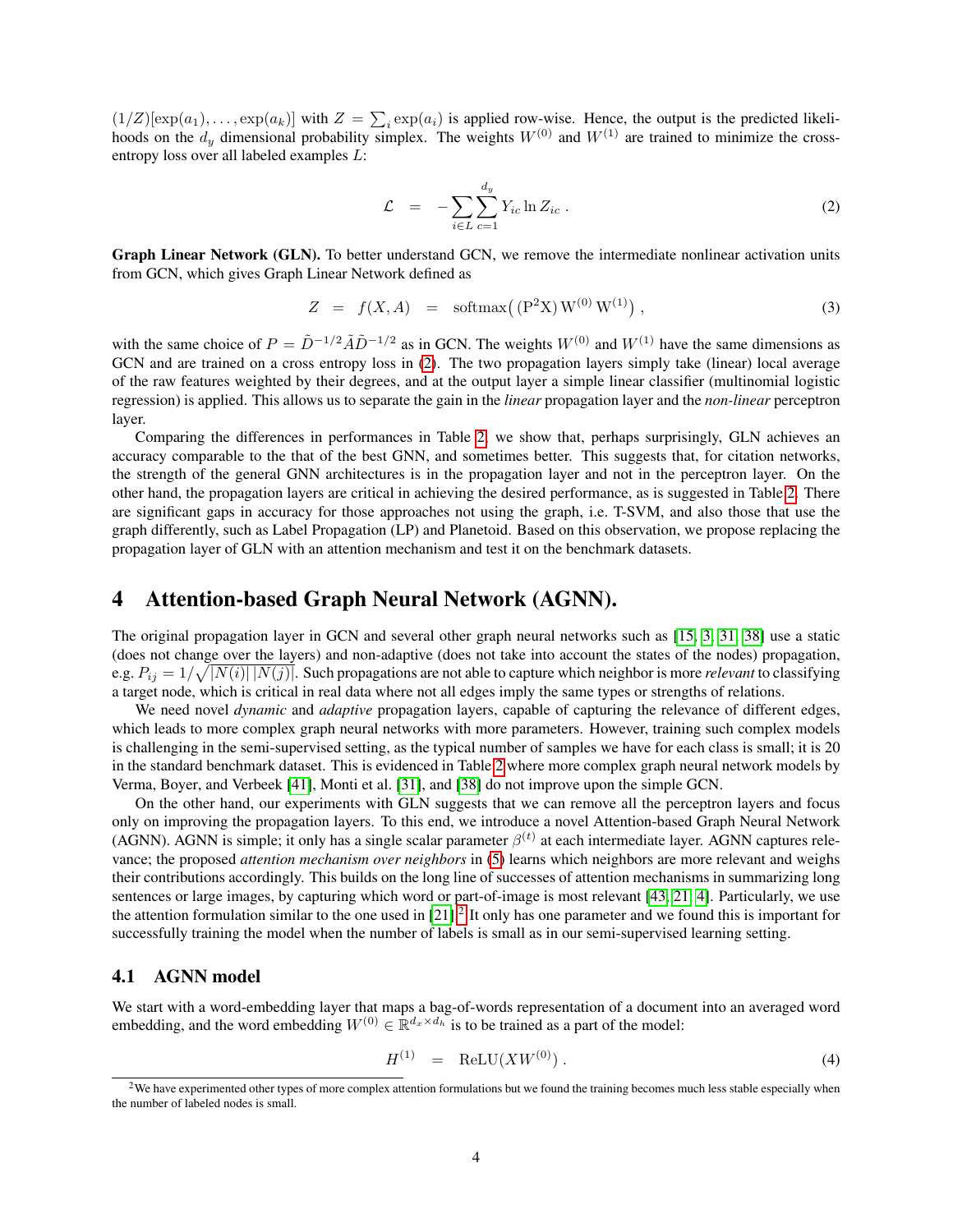This is followed by layers of attention-guided propagation layers parameterized by  $\beta^{(t)} \in \mathbb{R}$  at each layer,

<span id="page-4-1"></span>
$$
H^{(t+1)} = P^{(t)} H^{(t)}, \tag{5}
$$

where the propagation matrix  $P^{(t)} \in \mathbb{R}^{n \times n}$  is also a function of the input states  $H^{(t)}$  and is zero for absent edges such that the output row-vector of node  $i$  is

$$
H_i^{(t+1)} = \sum_{j \in N(i) \cup \{i\}} P_{ij}^{(t)} H_j^{(t)} ,
$$

with  $P_i^{(t)} = \text{softmax}\Big(\big[\beta^{(t)}\cos(H_i^{(t)}, H_j^{(t)})\big]_{j \in N(i) \cup \{i\}}\Big)$  and  $\cos(x, y) = x^T y / ||x|| ||y||$  with the  $L_2$  norm  $||x||$ , for  $t \in \{1, \ldots, \ell\}$  and an integer  $\ell$ . Here  $\ell$  is the number of propagation layers. Note that the new propagation above is dynamic; propagation changes over the layers with differing  $\beta^{(t)}$  and also the hidden states. It is also adaptive; it learns to weight more relevant neighbors higher. We add the self-loop in the propagation to ensure that the features and the hidden states of the node itself are not lost in the propagation process. The output layer has a weight  $W^{(1)} \in \mathbb{R}^{d_h \times d_y}$ :

<span id="page-4-4"></span>
$$
Z = f(X, A) = \text{softmax}(H^{(\ell+1)} W^{(1)}) . \tag{6}
$$

The weights  $W^{(0)}$ ,  $W^{(1)}$ , and  $\beta^{(t)}$ 's are trained on a cross entropy loss in [\(2\)](#page-3-0). To ease the notations, we have assumed that the input feature vectors to the first and last layers are augmented with a scalar constant of one, so that the standard bias term can be included in the parameters  $W^{(0)}$  and  $W^{(1)}$ .

The softmax function at attention ensures that the propagation layer  $P^{(t)}$  row-sums to one. The *attention from node* j *to node* i is

<span id="page-4-3"></span>
$$
P_{ij}^{(t)} = (1/C)e^{\beta^{(t)}\cos(H_i^{(t)}, H_j^{(t)})}, \qquad (7)
$$

with  $C = \sum_{j \in N(i) \cup \{i\}} e^{\beta^{(t)} \cos(H_i^{(t)}, H_j^{(t)})}$  which captures how relevant j is to i, as measured by the cosine of the angle between the corresponding hidden states. We show how we can interpret the attentions in Section [5.2](#page-6-0) and show that the attention selects neighbors with the same class to be more relevant. On the standard benchmark datasets on citation networks, we show in Section [5](#page-4-0) that this architecture achieves the best performance in Table [2.](#page-5-0)

Here we note that independently from this work attention over sets has been proposed as "neighborhood attention" [\[16,](#page-10-21) [25\]](#page-10-22) for a different application. The main difference of AGNN with respect to these work is the fact that in AGNN attention is computed over a neighborhood of a node on a graph, whereas in these work attention over set of all entities is used to construct a "soft neighborhood".

### <span id="page-4-0"></span>5 Experiments on Benchmark Citation Networks

On standard benchmark datasets of three citation networks, we test our proposed AGNN model on semi-supervised learning tasks. We test on a fixed split of labeled/validation/test sets from [\[46\]](#page-11-5) and compare against baseline methods in Table [2.](#page-5-0) We also test it on random splits of the same sizes in Table [3,](#page-6-1) and random splits with larger number of labeled nodes in Table [4.](#page-6-2)

Benchmark Datasets. A citation network dataset consists of documents as nodes and citation links as directed edges. Each node has a human annotated topic from a finite set of classes and a feature vector. We consider three datasets<sup>[3](#page-4-2)</sup>. For CiteSeer and Cora datasets, the feature vector has binary entries indicating the presence/absence of the corresponding word from a dictionary. For PubMed dataset, the feature vector has real-values entries indicating Term Frequency-Inverse Document Frequency (TF-IDF) of the corresponding word from a dictionary. Although the networks are directed, we use undirected versions of the graphs for all experiments, as is common in all baseline approaches.

Experimental setup. The accuracy of the baseline methods are all taken from existing literature. If a baseline result is not reported in the existing literature, we intentionally left those cells empty in the table for fairness, as opposed to running those experiments ourselves on untuned hyperparameters. We train and test only the two models we propose: GLN for comparisons and our proposed AGNN model. We do not use the validation set labels in training, but use them for optimizing hyper-parameters like dropout rate, learning rate, and  $L_2$ -regularization factor. For AGNN, we use a

<span id="page-4-2"></span><sup>3</sup>https://linqs.soe.ucsc.edu/node/236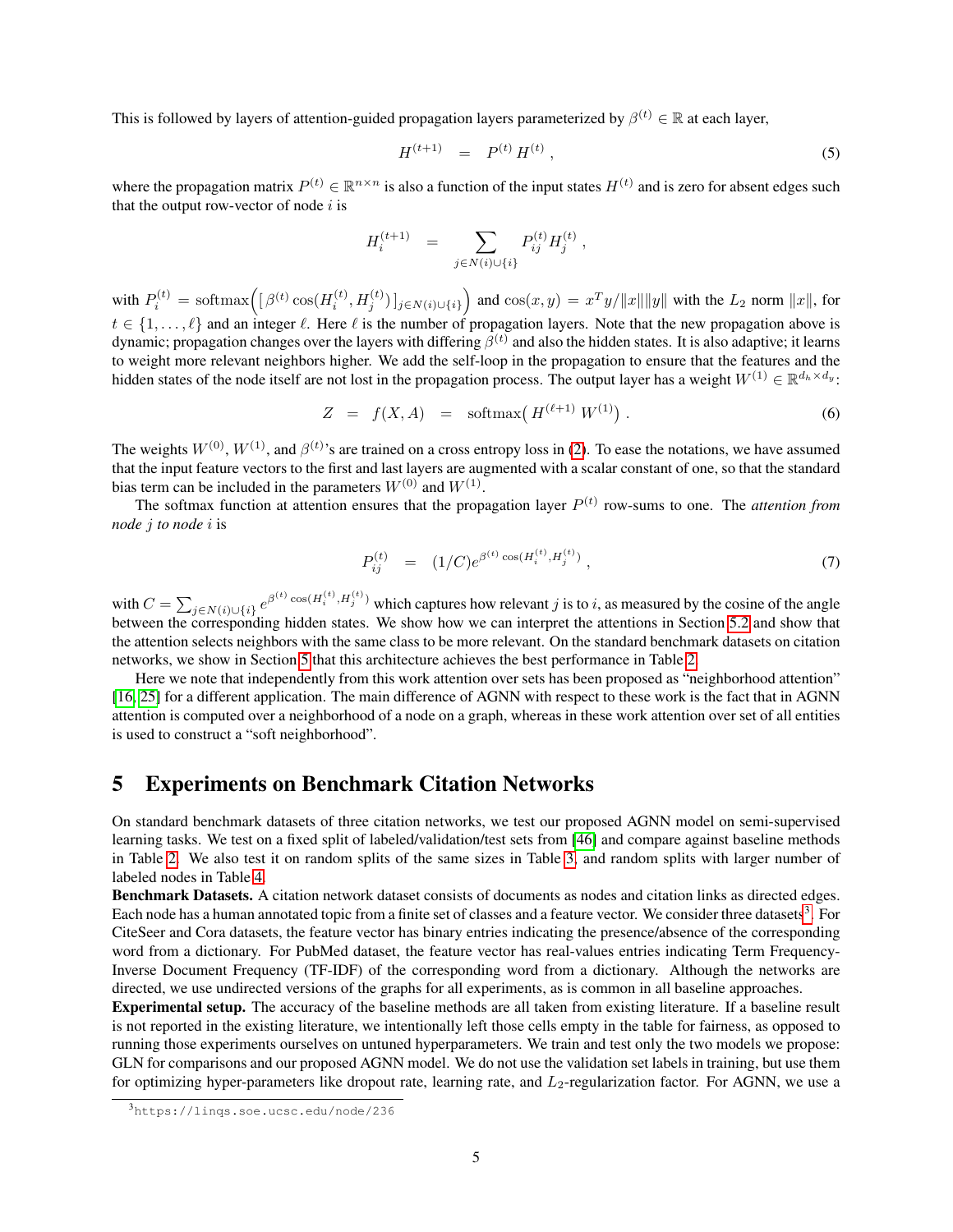|          |        |        |              |          | Labeled nodes |         |        |         |
|----------|--------|--------|--------------|----------|---------------|---------|--------|---------|
| Dataset  | Nodes  | Edges  | Classes      | Features | Table 2       | Table 3 |        | Table 4 |
| CiteSeer | 3.327  | 4.732  | 6            | 3.703    | 120           | 120     | 2.218  | 2.994   |
| Cora     | 2.708  | 5.429  |              | 1.433    | 140           | 140     | 1.805  | 2.437   |
| PubMed   | 19.717 | 44.328 | $\mathbf{z}$ | 500      | 60            | 60      | 13.145 | 17.745  |

Table 1: Citation Network Dataset

fixed number of  $d_h = 16$  units in the hidden layers and use 4 propagation layers ( $\ell = 4$ ) for CiteSeer and Pubmed and 2 propagation layers ( $\ell = 2$ ) for Cora as defined in [\(7\)](#page-4-3). For GLN, we use 2 propagation layers as defined in [\(1\)](#page-2-2). We row-normalize the input feature vectors, as is standard in the literature. The tables below show the average accuracy with the standard error over 100 training instances with random weight initializations. We implement our model on TensorFlow [\[2\]](#page-9-7), and the computational complexity of evaluating AGNN is  $O(\ell d_h|E| + d_x d_h n)$ . Detailed desription of the experiments is provided in Appendix [C.](#page-13-0)

#### <span id="page-5-1"></span>5.1 Quantitative results

Fixed data splits. In this first experiment, we use the fixed data splits from [\[46\]](#page-11-5) as they are the standard benchmark data splits in literature. All experiments are run on the same fixed split of 20 labeled nodes for each class, 500 nodes for validation, 1,000 nodes for test, and the rest of nodes as unlabeled data. Perhaps surprisingly, the linear classifier GLN we proposed in [\(3\)](#page-3-2) achieves performance comparable to or exceeding the state-of-the-art performance of GCN. This leads to our novel attention-based model AGNN defined in [\(6\)](#page-4-4), which achieves the best accuracy on all datasets with a gap larger than the standard error. The classification accuracy of all the baseline methods are collected from [\[46,](#page-11-5) [27,](#page-10-0) [38,](#page-11-11) [31,](#page-10-19) [11,](#page-10-3) [41\]](#page-11-15).

| Input       | Method                       | <b>CiteSeer</b> | Cora           | PubMed         |
|-------------|------------------------------|-----------------|----------------|----------------|
|             | Singlelayer Perceptron       | 57.2            | 57.4           | 69.8           |
| $Y_L, X_L$  | <b>Multilayer Perceptron</b> | 64.0            | 57.5           | 71.4           |
| $Y_L, X$    | $T-SVM$ [26]                 | 64.0            | 57.5           | 62.2           |
| $Y_L, G$    | DeepWalk [35]                | 43.2            | 67.2           | 65.3           |
|             | node2vec $[22]$              | 54.7            | 74.9           | 75.3           |
|             | $LP$ [50]                    | 45.3            | 68.0           | 63.0           |
|             | ICA $[30]$                   | 69.1            | 75.1           | 73.9           |
|             | ManiReg [5]                  | 60.1            | 59.5           | 70.7           |
|             | SemiEmb [42]                 | 59.6            | 59.0           | 71.1           |
|             | <b>DCNN</b> [3]              |                 | 76.8           | 73.0           |
|             | Planetoid [46]               | 64.7            | 75.7           | 77.2           |
|             | MoNet [31]                   |                 | 81.7           | 78.8           |
| $Y_L, X, G$ | Graph-CNN [38]               |                 | 76.3           |                |
|             | DynamicFilter [41]           |                 | 81.6           | 79.0           |
|             | Bootstrap [11]               | 53.6            | 78.4           | 78.8           |
|             | GCN [27]                     | 70.3            | 81.5           | 79.0           |
|             | GLN                          | $70.9 \pm .05$  | $81.2 \pm .05$ | 78.9±.05       |
|             | AGNN (this paper)            | $71.7 \pm .08$  | $83.1 \pm .08$ | 79.9 $\pm .07$ |

<span id="page-5-0"></span>Table 2: Classification accuracy with a fixed split of data from [\[46\]](#page-11-5).

In semi-supervised learning on graphs, it is critical to utilize both the structure of the graph and the node features. Methods not using all the given data achieve performance far from the state-of-the-art. Supervised methods–Single and Multi-layer Perceptrons–only use the labeled examples  $(Y_L, X_L)$ . Semi-supervised methods, e.g. T-SVM, only use the labeled and unlabeled examples  $Y_L$ , and X. Skip-gram based approaches, such as DeepWalk, ignores the node features X and only use the labels  $Y_L$  and the graph  $G$ .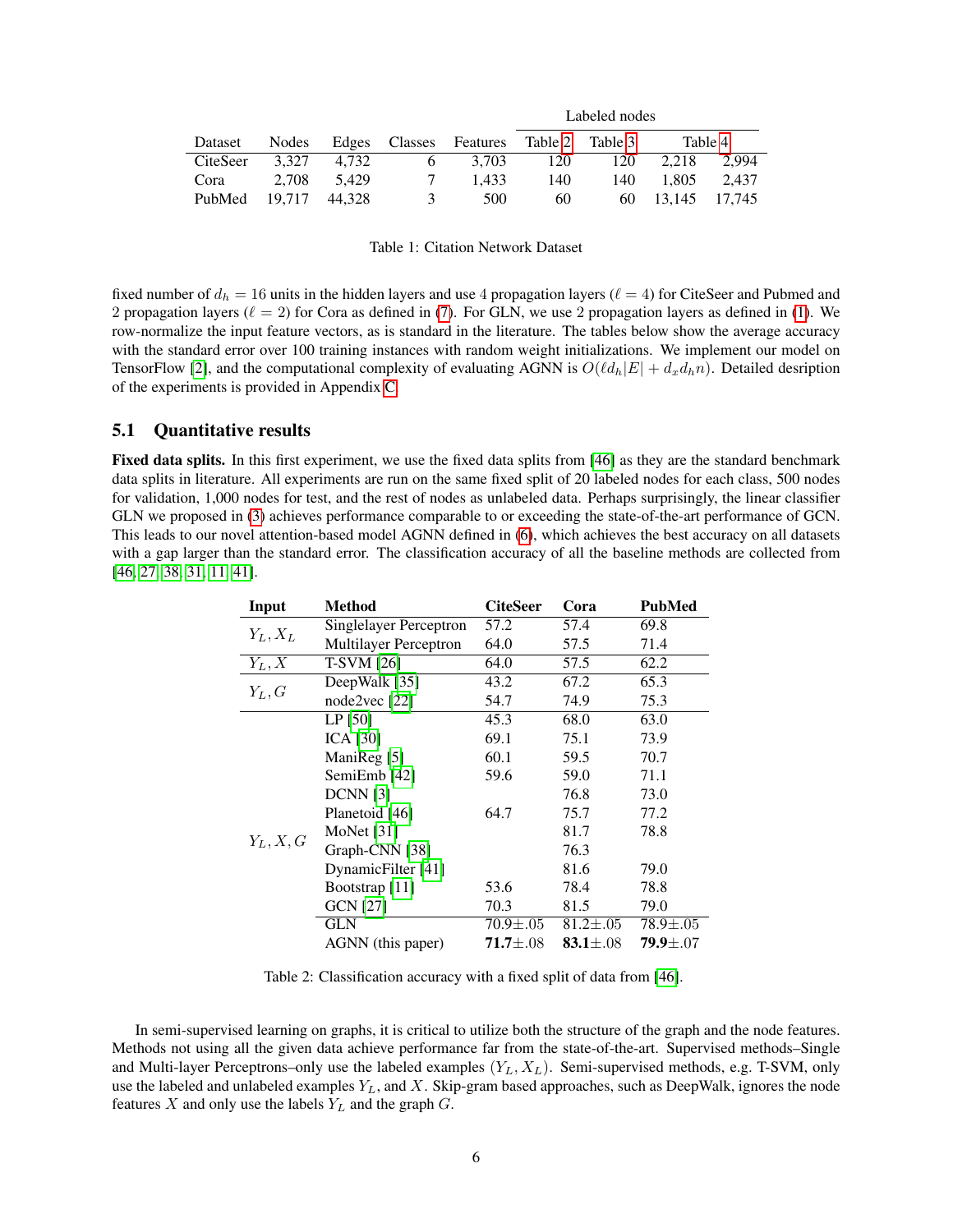A breakthrough result of Planetoid by Yang, Cohen, and Salakhutdinov [\[46\]](#page-11-5) significantly improved upon the existing skip-gram based method of DeepWalk and node2vec and the Laplacian regularized methods of ManiReg and SemiEmb. Kipf and Welling [\[27\]](#page-10-0) was the first to apply a graph neural network to citation datasets, and achieved the state-of-the-art performance with GCN. Other variations of graph neural networks immediately followed, achieving comparable performance with MoNet, Graph-CNN, and DynamicFilter. Bootstrap uses a Laplacian regularized approach of [\[48\]](#page-11-17) as a sub-routine with bootstrapping to feed high-margin predictions as seeds.

Random splits. Next, following the setting of Buchnik and Cohen [\[11\]](#page-10-3), we run experiments keeping the same size in labeled, validation, and test sets as in Table [2,](#page-5-0) but now selecting those nodes uniformly at random. This, along with the fact that different topics have different number of nodes in it, means that the labels might not be spread evenly across the topics. For 20 such randomly drawn dataset splits, average accuracy is shown in Table [3](#page-6-1) with the standard error. As we do not force equal number of labeled data for each class, we observe that the performance degrades for all methods compared to Table [2,](#page-5-0) except for DeepWalk. AGNN achieves the best performance consistently. Here, we note that Kipf and Welling [\[27\]](#page-10-0) does a similar but different experiment using GCN, where random labeled nodes are evenly spread across topics so that each topic has exactly 20 labeled examples. As this difference in sampling might affect the accuracy, we do not report those results in this table.

<span id="page-6-1"></span>

| <b>Method</b>             | <b>CiteSeer</b> | Cora            | <b>PubMed</b>   |
|---------------------------|-----------------|-----------------|-----------------|
| DeepWalk [35]             | 47.2            | 70.2            | 72.0            |
| node2vec $[22]$           | 47.3            | 72.9            | 72.4            |
| Bootstrap <sup>[11]</sup> | 50.3            | 78.2            | 75.6            |
| <b>GLN</b>                | $68.4 \pm 0.45$ | $80.0 \pm 0.43$ | $77.7 \pm 0.63$ |
| AGNN (this paper)         | 69.8 $\pm$ 0.35 | 81.0 $\pm$ 0.34 | $78.0 \pm 0.46$ |

Table 3: Classification accuracy with random splits of the data.

Larger training set. Following the setting of [\[38\]](#page-11-11), we run experiments with larger number of labeled data on Cora dataset. We perform k-fold cross validation experiments for  $k = 3$  and 10, by uniformly and randomly dividing the nodes into k equal sized partitions and then performing  $k$  runs of training by masking the labels of each of the  $k$  partitions followed by validation on the masked nodes. Finally the average validation accuracy across  $k$  runs is reported. We run 10 trials of this experiment and reports the mean and standard error of the average k-fold validation accuracy. Compared to Table [2,](#page-5-0) the performance increases with the size of the training set, and AGNN consistently outperforms the current state-of-the-art architecture for this experiment.

<span id="page-6-2"></span>

| <b>Method</b>     | 3-fold Split     | 10-fold split    |
|-------------------|------------------|------------------|
| Graph-CNN [38]    | $87.55 \pm 1.38$ | $89.18 \pm 1.96$ |
| GL N              | $87.98 \pm 0.08$ | $88.24 \pm 0.07$ |
| AGNN (this paper) | 89.07 $\pm$ 0.08 | 89.60 $\pm$ 0.09 |

Table 4: Classification accuracy with larger sets of labelled nodes.

Performance versus Number of Propagation Layers. In this section we provide experimental results justifying the choice of number of propagation layers for each dataset. We use the same data split and hyper-parameters (except number of propagation layer) as in the fixed data splits setting in Section [5.1.](#page-5-1) Similar to other settings the first propagation layer for Cora dataset is non-trainable with  $\beta^{(t=1)} = 0$ . Tables [5](#page-7-0) gives the average (over 10 trials) testing accuracy respectively for various choices of number of propagation layers. We note that different datasets require different number of propagation layers for best performance.

#### <span id="page-6-0"></span>5.2 Qualitative analysis

Inter-class relevance score. One useful aspect of incorporating attention into a model is that it provides some form of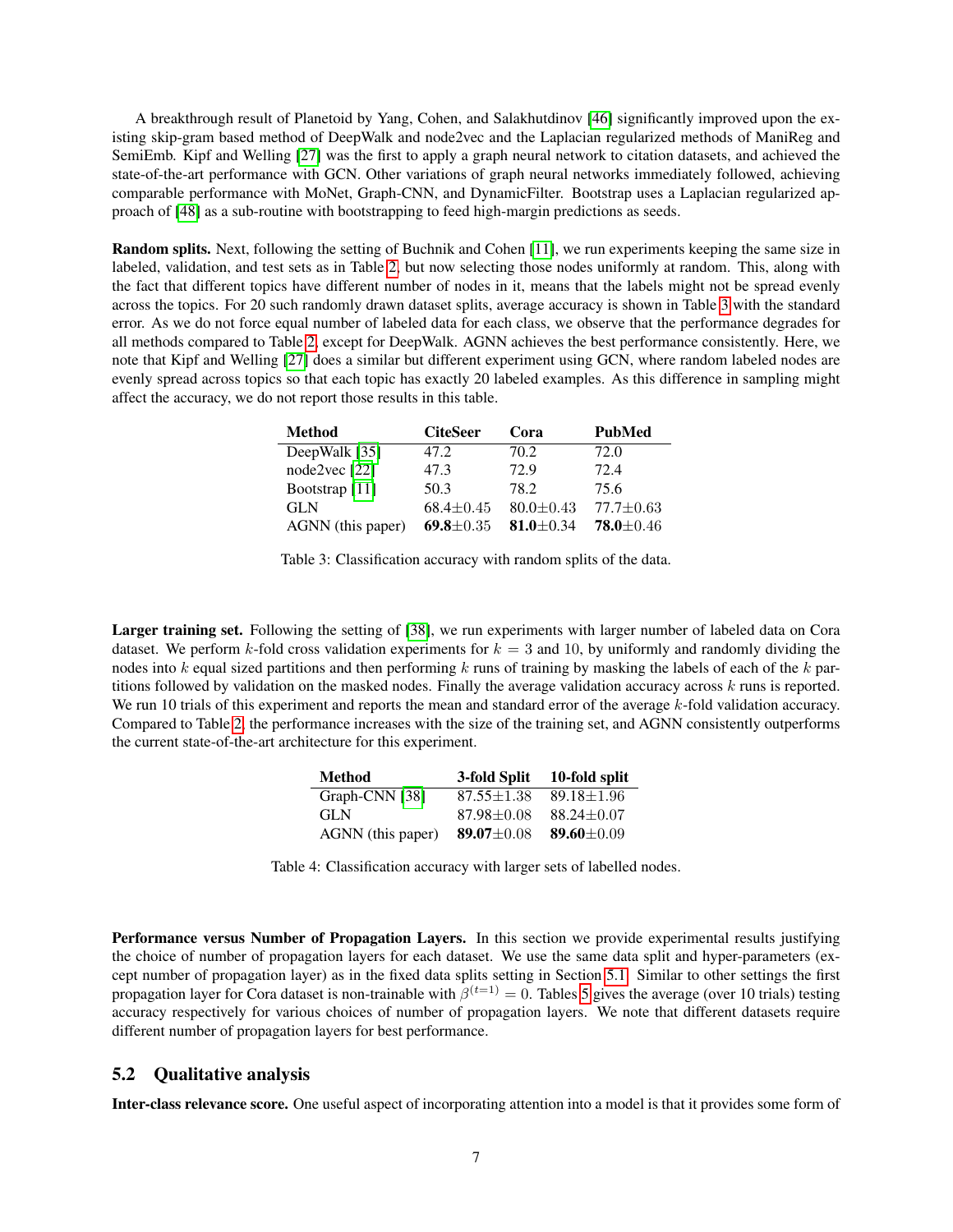<span id="page-7-0"></span>

| <b>Propagation</b><br>Layers $(\ell)$ | <b>CiteSeer</b> | Cora  | PubMed |
|---------------------------------------|-----------------|-------|--------|
|                                       | 69.08           | 80.52 | 78.31  |
| $\mathfrak{D}$                        | 70.83           | 83.07 | 79.66  |
| 3                                     | 71.06           | 82.62 | 79.56  |
| 4                                     | 71.70           | 82.24 | 80.10  |
| 5                                     | 71.37           | 82.07 | 80.13  |

Table 5: Average testing error of AGNN for different number of Propagation Layers.

interpretation capability [\[4\]](#page-9-6). The learned  $P_{ij}^{(t)}$ 's in Eq. [\(7\)](#page-4-3) represent the *attention* from node j to node i, and provide insights on how relevant node  $j$  is in classifying node  $i$ . In Figure [1,](#page-8-0) we provide statistics of this attention over all adjacent pairs of nodes for Cora and CiteSeer datasets. We refer to Figure [3](#page-12-0) for similar statistics on PubMed. In Figure [1,](#page-8-0) we show average attention from a node in topic  $c_2$  (column) to a node in topic  $c_1$  (row), which we call the *relevance* from  $c_2$  to  $c_1$  and is defined as

<span id="page-7-2"></span>
$$
\text{Relevance}(c_2 \to c_1) = \frac{1}{|S_{c_1, c_2}|} \sum_{(i,j) \in S_{c_1, c_2}} R(j \to i) ,\tag{8}
$$

for edge-wise relevance score defined as

<span id="page-7-1"></span>
$$
R(j \to i) = \left(P_{ij}^{(t)} - \frac{1}{|N(i)|+1}\right) / \frac{1}{|N(i)|+1},
$$
\n(9)

where  $|N(i)|$  is the degree of node i, and  $S_{c_1,c_2} = \{(i,j) \in E^s \text{ and } Y_i = c_1, Y_j = c_2\}$  where  $E^s = E \cup \{(i,i) \text{ for } i \in \mathbb{Z}\}$  $V$  is the edge set augmented with self-loops to include all the attentions learned. If we are not using any attention, then the typical propagation will be uniform  $P_{ij} = 1/(|N(i)| + 1)$ , in which case the above normalized attention is zero. We are measuring for each edge the variation of attention  $P_{ij}$  from uniform  $1/(|N(i)| + 1)$  as a *multiplicative error*, normalized by  $1/(|N(i)| + 1)$ . We believe this is the right normalization, as attention should be measure in relative strength to others in the same neighborhood, and not in absolute additive differences. We are measuring this multiplicative variation of the attention, averaged over the ordered pairs of classes.

Figure [1](#page-8-0) shows the relevance score for CiteSeer and Cora datasets. (PubMed is shown in Appendix [A.](#page-12-1)) For both datasets, the diagonal entries are dominant indicating that the attention is learning to put more weight to those in the same class. A higher value of Relevance( $c_2 \rightarrow c_1$ ) indicates that, on average, a node in topic  $c_1$  pays more attention to a neighbor in topic  $c_2$  than neighbors from other topics. For CiteSeer dataset (Figure [1](#page-8-0) left), we are showing the average attention at the first propagation layer,  $P^{(t=1)}$ , for illustration. In the off-diagonals, the most influential relations are HCI→Agents, Agents→ML, Agents→HCI, and ML→Agents, and the least influential relations are AI→IR and DB→ML. Note that these are papers in computer science from late 90s to early 2000s. For Cora dataset (Figure [1](#page-8-0) right), we are showing the relevance score of the second propagation layer,  $P^{(t=2)}$ , for illustration. In the off-diagonals, the most influential relations are CB→PM, PM→CB, Rule→PM, and PM→Rule, and the least influential relations are GA→PM and PM→RL. This dataset has papers in computer science from the 90s. We note that these relations are estimated solely based on the available datasets for that period of time and might not accurately reflect the relations for the entire academic fields. We also consider these relations as a static property in this analysis. If we have a larger corpus over longer period of time, it is possible to learn the influence conditioned on the period and visualize how these relations change.

<span id="page-7-3"></span>

|                | CiteSeer Cora |      | PubMed |
|----------------|---------------|------|--------|
| <b>Top 100</b> | 0.69          | 0.64 | 0.69   |
| Bottom 100     | 0.34          | 0.09 | 0.13   |

Table 6: Fraction of edges from top 100 most relevant edges and bottom 100 least relevant edges which are connecting two distinct nodes from the same class.

Attention quality. Next, we analyze the edges with high and low relevance scores. We remove the self-loops and then sort the edges according to the relevance score defined in Eq. [\(9\)](#page-7-1). We take the top 100 and bottom 100 edges and with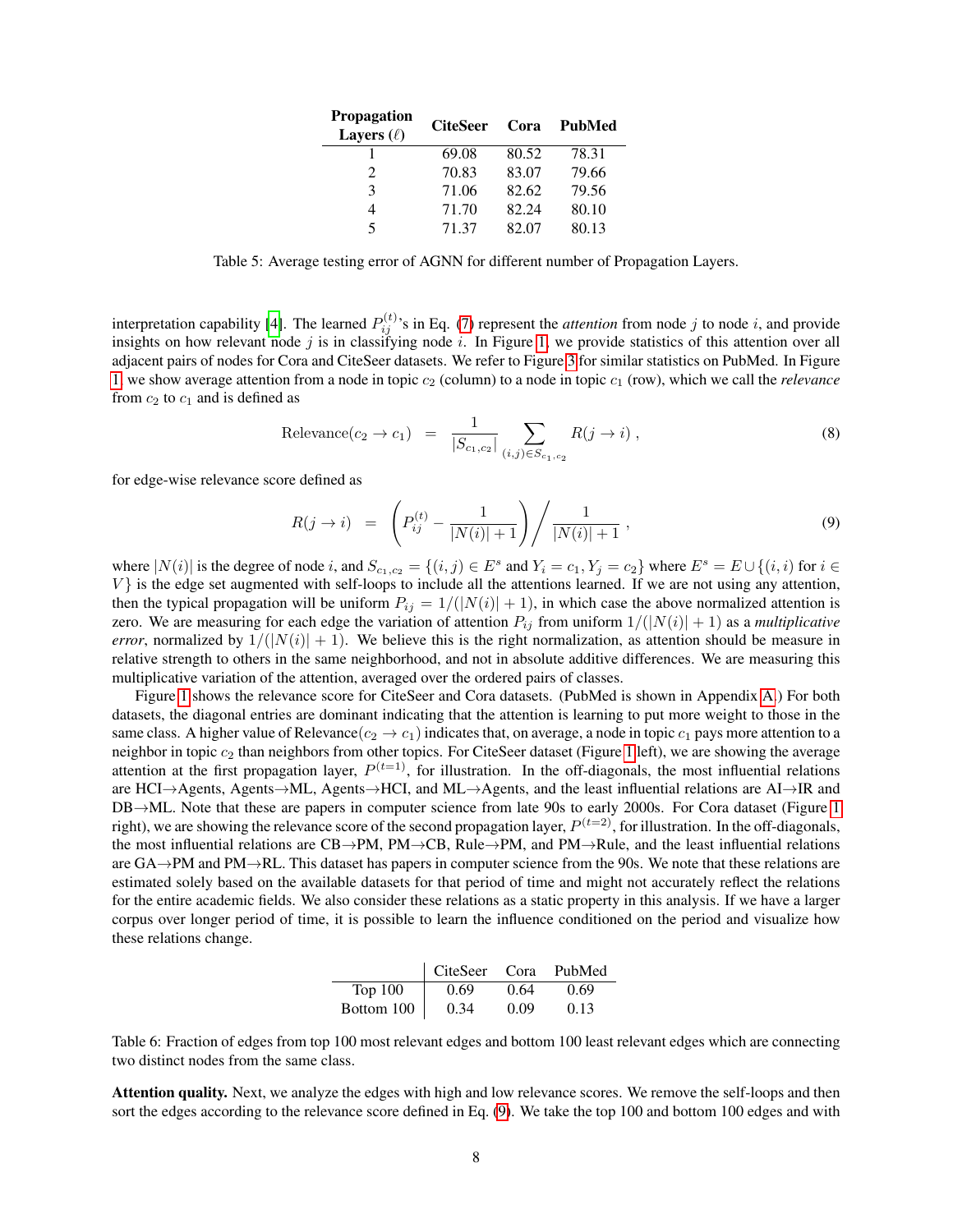

<span id="page-8-0"></span>Figure 1: Relevance score in Eq. [\(8\)](#page-7-2) from a neighbor node with column-class to a center node in row-class. For example the average normalized attention to Agents from HCI is  $= -0.141$ , largest off-diagonal entry in CiteSeer. The average attention to Probabilistic Methods (PM) from Case Based (CB) is 0.017, largest off-diagonal entry in Cora.

respect to their relevance scores, and report the fraction of the edges which are connecting nodes from the same class. Table [6](#page-7-3) shows the result on the benchmark datasets for the relevance scores calculated using the last propagation layer. This suggests that our architecture learns to put higher attention between nodes of the same class.



<span id="page-8-1"></span>Figure 2: We show three selected target nodes in the test set that are mistaken by GCN but correctly classified by AGNN. We denote this target node by the node with a thick outline (node 8434 from PubMed on the left, node 1580 from PubMed in the middle, and node 1512 from CiteSeer on the right). We show the strength of attention from a node in the 2-hop neighborhood to the target node by the size of the corresponding node. Colors represent the hidden true classes (nodes with the same color belong to the same topic). None of the nodes in the figure was in the training set, hence none of the colors were revealed. Still, we observe that AGNN has managed to put more attention to those nodes in the same (hidden) classes, allowing the trained model to find the correct labels.

Neighborhood attention. Finally, we analyze those nodes in the test sets that were mistaken by GCN but correctly classified by AGNN, and show how our attention mechanism weighted the contribution of its local neighborhood, and show three illustrative examples in Figure [2.](#page-8-1) More examples of this local attention network (including the legends for the color coding of the topics) are provided in Appendix [A.](#page-12-1) We show a entire 2-hop neighborhood of a target node (marked by a thick outline) from the test set of the fixed data splits of Citeseer, Cora, or Pubmed. The colors denote the true classes of the nodes (including the target) in the target's neighborhood, some of which are unknown to the models at the training time. The radius of a node  $j$  is proportional to the attention to the target node  $i$  aggregated over all the layers, i.e.  $(P^{(t=4)}P^{(t=3)}P^{(t=2)}P^{(t=1)})_{ij}$  for CiteSeer. The size of the target node reflects its self-attention defined in a similar way. The first example on the left is node 8434 from PubMed. AGNN correctly classifies the target node as light blue, whereas GCN mistakes it for yellow, possibly because it is connected to more yellow nodes. Not only has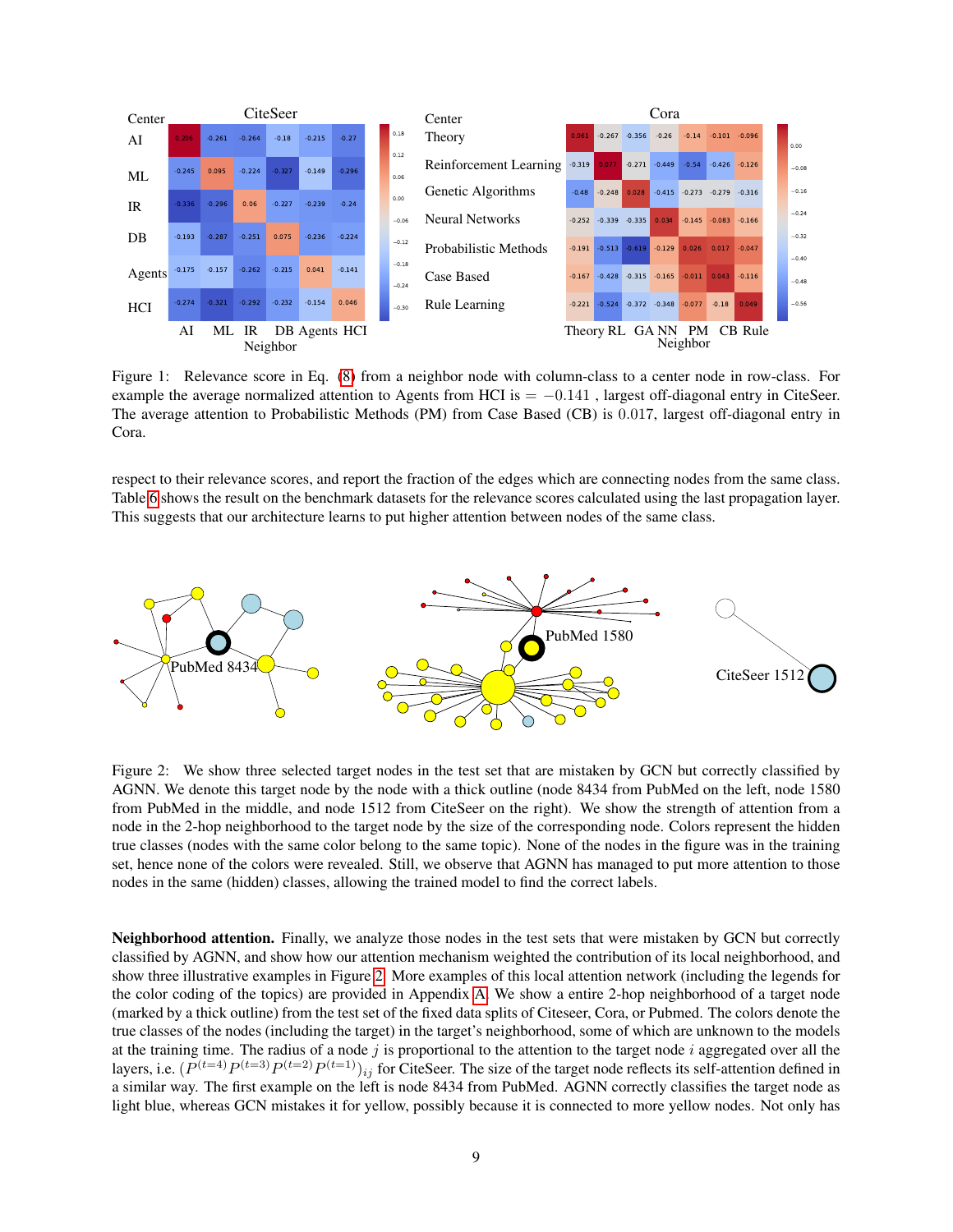the attention mechanism learned to put more weight to its light blue 1-hop neighbor, but put equally heavy weights to a path of light blue neighbors some of which are not immediately connected to the target node. The second example in the middle is node 1580 from PubMed. AGNN correctly classifies it as yellow, whereas GCN mistakes it for a red, possibly because it only has two neighbors. Not only has the attention mechanism learned to put more weight to the yellow neighbor, but it has weighted the yellow neighbor (who is connected to many yellow nodes and perhaps has more reliable hidden states representing the true yellow class) even more than itself.

The last example on the right is node 1512 from CiteSeer. AGNN correctly classifies it as light blue, whereas GCN mistakes it for a white. This is a special example as those two nodes are completely isolated. Due to the static and non-adaptive propagation of GCN, it ends up giving the same prediction for such isolated pairs. If the pair has two different true classes, then it always fails on at least on one of them (in this case the light blue node). However, AGNN is more flexible in adapting to such graph topology and puts more weight to the target node itself, correctly classifying both.

### 6 Conclusions

In this paper, we present an attention-based graph neural network model for semi-supervised classification on a graph. We demonstrate that our method consistently outperforms competing methods on the standard benchmark citation network datasets. We also show that the learned attention also provides interesting insights on how neighbors influence each other. In training, we have tried more complex attention models. However, due to the increased model complexity the training was not stable and does not give higher accuracy. We believe that for semi-supervised setting with such a limited number of labeled examples, reducing model complexity is important. Note that we are able to train deeper (4 layers) models compared to a shallower (2-layers) model of GCN, in part due to the fact that we remove the non-linear layers and reduce the model complexity significantly. In comparison, deeper GCN models are known to be unstable and do not give the performance of shallower GCNs [\[27\]](#page-10-0).

## Acknowledgments

We would like to thank Yu Wang and Mason Ng for helping us run the experiments efficiently on the Google servers. We would also like to thank Fei-Fei Li, Wei Wei, Zhe Li, Xinlei Chen and Achal Dave for insightful discussions.

## References

- <span id="page-9-2"></span>[1] S. Gunnemann A. Bojchevski. "Deep Gaussian Embedding of Attributed Graphs: Unsupervised Inductive Learning via Ranking". In: *arXiv preprint arXiv:1707.03815* (2017).
- <span id="page-9-7"></span>[2] Martin Abadi et al. "Tensorflow: Large-scale machine learning on heterogeneous distributed systems". In: *arXiv preprint arXiv:1603.04467* (2016).
- <span id="page-9-4"></span>[3] J. Atwood and D. Towsley. "Diffusion-convolutional neural networks". In: *Advances in Neural Information Processing Systems*. 2016, pp. 1993–2001.
- <span id="page-9-6"></span>[4] Dzmitry Bahdanau, Kyunghyun Cho, and Yoshua Bengio. "Neural machine translation by jointly learning to align and translate". In: *arXiv preprint arXiv:1409.0473* (2014).
- <span id="page-9-1"></span>[5] Mikhail Belkin, Partha Niyogi, and Vikas Sindhwani. "Manifold regularization: A geometric framework for learning from labeled and unlabeled examples". In: *Journal of machine learning research* 7.Nov (2006), pp. 2399– 2434.
- <span id="page-9-5"></span>[6] R. van den Berg, T. N. Kipf, and M. Welling. "Graph Convolutional Matrix Completion". In: *arXiv preprint arXiv:1706.02263* (2017).
- <span id="page-9-0"></span>[7] Avrim Blum and Shuchi Chawla. "Learning from labeled and unlabeled data using graph mincuts". In: *ICML '01 Proceedings of the Eighteenth International Conference on Machine Learning*. 2001.
- <span id="page-9-3"></span>[8] Michael M Bronstein et al. "Geometric deep learning: going beyond euclidean data". In: *arXiv preprint arXiv:1611.08097* (2016).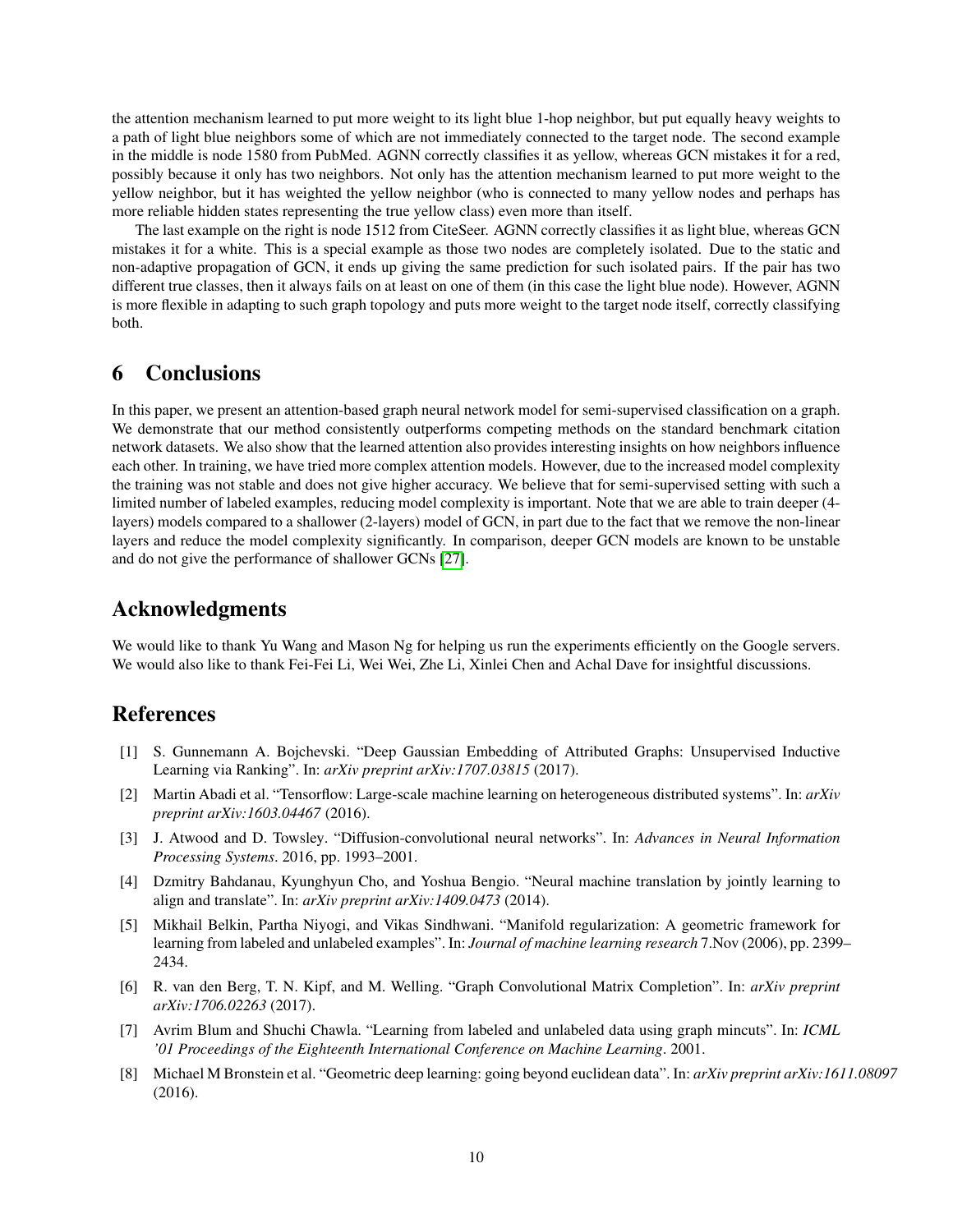- <span id="page-10-17"></span>[9] J. Bruna and X. Li. "Community Detection with Graph Neural Networks". In: *arXiv preprint arXiv:1705.08415* (2017).
- <span id="page-10-8"></span>[10] Joan Bruna et al. "Spectral networks and locally connected networks on graphs". In: *arXiv preprint arXiv:1312.6203* (2013).
- <span id="page-10-3"></span>[11] Eliav Buchnik and Edith Cohen. "Bootstrapped Graph Diffusions: Exposing the Power of Nonlinearity". In: *arXiv preprint arXiv:1703.02618* (2017).
- <span id="page-10-2"></span>[12] Olivier Chapelle, Bernhard Scholkopf, and Alexander Zien. "Semi-supervised learning (chapelle, o. et al., eds.; 2006)[book reviews]". In: *IEEE Transactions on Neural Networks* 20.3 (2009), pp. 542–542.
- <span id="page-10-13"></span>[13] H. Dai, B. Dai, and L. Song. "Discriminative embeddings of latent variable models for structured data". In: *International Conference on Machine Learning*. 2016, pp. 2702–2711.
- <span id="page-10-18"></span>[14] Hanjun Dai et al. "Learning Combinatorial Optimization Algorithms over Graphs". In: *arXiv preprint arXiv:1704.01665* (2017).
- <span id="page-10-12"></span>[15] Michael Defferrard, Xavier Bresson, and Pierre Vandergheynst. "Convolutional neural networks on graphs with ¨ fast localized spectral filtering". In: *Advances in Neural Information Processing Systems*. 2016, pp. 3837–3845.
- <span id="page-10-21"></span>[16] Yan Duan et al. "One-Shot Imitation Learning". In: *arXiv preprint arXiv:1703.07326* (2017).
- <span id="page-10-9"></span>[17] David K Duvenaud et al. "Convolutional networks on graphs for learning molecular fingerprints". In: *Advances in neural information processing systems*. 2015, pp. 2224–2232.
- <span id="page-10-6"></span>[18] Evgeniy Faerman et al. "LASAGNE: Locality And Structure Aware Graph Node Embedding". In: *arXiv preprint arXiv:1710.06520* (2017).
- <span id="page-10-16"></span>[19] Justin Gilmer et al. "Neural message passing for quantum chemistry". In: *arXiv preprint arXiv:1704.01212* (2017).
- <span id="page-10-7"></span>[20] Marco Gori, Gabriele Monfardini, and Franco Scarselli. "A new model for learning in graph domains". In: *Neural Networks, 2005. IJCNN'05. Proceedings. 2005 IEEE International Joint Conference on*. Vol. 2. IEEE. 2005, pp. 729–734.
- <span id="page-10-20"></span>[21] Alex Graves, Greg Wayne, and Ivo Danihelka. "Neural turing machines". In: *arXiv preprint arXiv:1410.5401* (2014).
- <span id="page-10-5"></span>[22] A. Grover and J. Leskovec. "node2vec: Scalable feature learning for networks". In: *Proceedings of the 22nd ACM SIGKDD International Conference on Knowledge Discovery and Data Mining*. ACM. 2016, pp. 855–864.
- <span id="page-10-15"></span>[23] W. L. Hamilton, R. Ying, and J. Leskovec. "Inductive Representation Learning on Large Graphs". In: *arXiv preprint arXiv:1706.02216* (2017).
- <span id="page-10-11"></span>[24] Mikael Henaff, Joan Bruna, and Yann LeCun. "Deep convolutional networks on graph-structured data". In: *arXiv preprint arXiv:1506.05163* (2015).
- <span id="page-10-22"></span>[25] Yedid Hoshen. "VAIN: Attentional Multi-agent Predictive Modeling". In: *Advances in Neural Information Processing Systems*. 2017, pp. 2698–2708.
- <span id="page-10-23"></span>[26] Thorsten Joachims. "Transductive inference for text classification using support vector machines". In: *ICML*. Vol. 99. 1999, pp. 200–209.
- <span id="page-10-0"></span>[27] T. N. Kipf and M. Welling. "Semi-supervised classification with graph convolutional networks". In: *arXiv preprint arXiv:1609.02907* (2016).
- <span id="page-10-4"></span>[28] Q. Le and T. Mikolov. "Distributed representations of sentences and documents". In: *Proceedings of the 31st International Conference on Machine Learning (ICML-14)*. 2014, pp. 1188–1196.
- <span id="page-10-10"></span>[29] Y. Li et al. "Gated graph sequence neural networks". In: *arXiv preprint arXiv:1511.05493* (2015).
- <span id="page-10-1"></span>[30] Qing Lu and Lise Getoor. "Link-based classification". In: *Proceedings of the 20th International Conference on Machine Learning (ICML-03)*. 2003, pp. 496–503.
- <span id="page-10-19"></span>[31] Federico Monti et al. "Geometric deep learning on graphs and manifolds using mixture model CNNs". In: *arXiv preprint arXiv:1611.08402* (2016).
- <span id="page-10-14"></span>[32] M. Niepert, M. Ahmed, and K. Kutzkov. "Learning convolutional neural networks for graphs". In: *Proceedings of the 33rd annual international conference on machine learning. ACM*. 2016.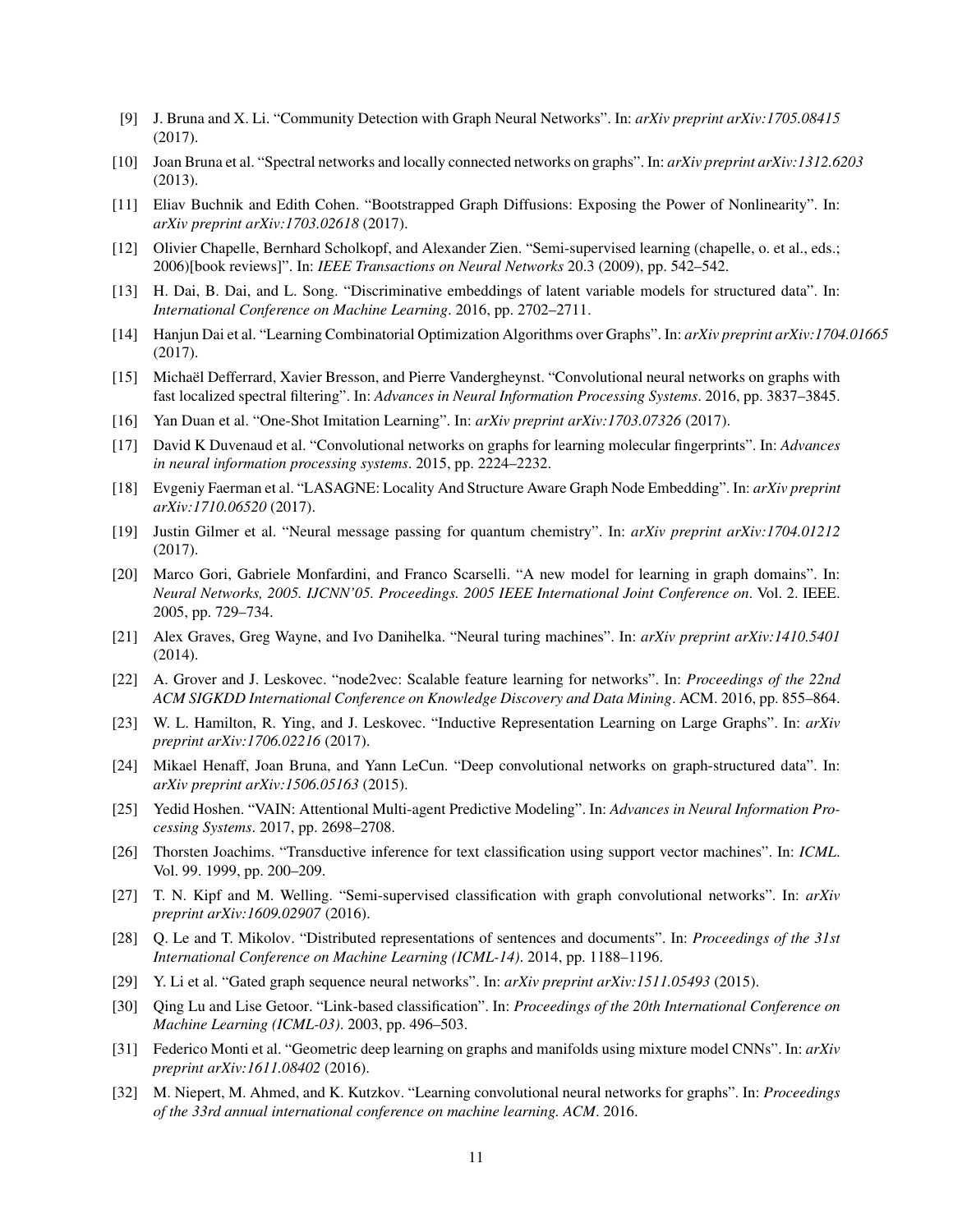- <span id="page-11-2"></span>[33] Kamal Nigam, Andrew McCallum, and Tom Mitchell. "Semi-supervised text classification using EM". In: *Semi-Supervised Learning* (2006), pp. 33–56.
- <span id="page-11-13"></span>[34] A. Nowak et al. "A Note on Learning Algorithms for Quadratic Assignment with Graph Neural Networks". In: *arXiv preprint arXiv:1706.07450* (2017).
- <span id="page-11-6"></span>[35] B. Perozzi, R. Al-Rfou, and S. Skiena. "Deepwalk: Online learning of social representations". In: *Proceedings of the 20th ACM SIGKDD international conference on Knowledge discovery and data mining*. ACM. 2014, pp. 701–710.
- <span id="page-11-9"></span>[36] Franco Scarselli et al. "The graph neural network model". In: *IEEE Transactions on Neural Networks* 20.1 (2009), pp. 61–80.
- <span id="page-11-12"></span>[37] M. Schlichtkrull et al. "Modeling Relational Data with Graph Convolutional Networks". In: *arXiv preprint arXiv:1703.06103* (2017).
- <span id="page-11-11"></span>[38] Felipe Petroski Such et al. "Robust Spatial Filtering with Graph Convolutional Neural Networks". In: *arXiv preprint arXiv:1703.00792* (2017).
- <span id="page-11-10"></span>[39] Sainbayar Sukhbaatar, arthur szlam arthur, and Rob Fergus. "Learning Multiagent Communication with Backpropagation". In: *Advances in Neural Information Processing Systems 29*. 2016, pp. 2244–2252.
- <span id="page-11-7"></span>[40] Jian Tang et al. "Line: Large-scale information network embedding". In: *Proceedings of the 24th International Conference on World Wide Web*. ACM. 2015, pp. 1067–1077.
- <span id="page-11-15"></span>[41] Nitika Verma, Edmond Boyer, and Jakob Verbeek. "Dynamic Filters in Graph Convolutional Networks". In: *arXiv preprint arXiv:1706.05206* (2017).
- <span id="page-11-4"></span>[42] Jason Weston et al. "Deep learning via semi-supervised embedding". In: *Neural Networks: Tricks of the Trade*. Springer, 2012, pp. 639–655.
- <span id="page-11-16"></span>[43] Kelvin Xu et al. "Show, attend and tell: Neural image caption generation with visual attention". In: *International Conference on Machine Learning*. 2015, pp. 2048–2057.
- <span id="page-11-14"></span>[44] Xiaojun Xu et al. "Neural Network-based Graph Embedding for Cross-Platform Binary Code Similarity Detection". In: *arXiv preprint arXiv:1708.06525* (2017).
- <span id="page-11-8"></span>[45] Cheng Yang et al. "Fast network embedding enhancement via high order proximity approximation". In: *Proceedings of the Twenty-Sixth International Joint Conference on Artificial Intelligence, IJCAI*. 2017, pp. 19– 25.
- <span id="page-11-5"></span>[46] Z. Yang, W. W. Cohen, and R. Salakhutdinov. "Revisiting semi-supervised learning with graph embeddings". In: *arXiv preprint arXiv:1603.08861* (2016).
- <span id="page-11-1"></span>[47] Denny Zhou et al. "Learning with local and global consistency". In: *Advances in neural information processing systems*. 2004, pp. 321–328.
- <span id="page-11-17"></span>[48] Denny Zhou et al. "Learning with local and global consistency". In: *Advances in neural information processing systems*. 2004, pp. 321–328.
- <span id="page-11-3"></span>[49] Xiaojin Zhu and Zoubin Ghahramani. "Learning from labeled and unlabeled data with label propagation". 2002.
- <span id="page-11-0"></span>[50] Xiaojin Zhu, Zoubin Ghahramani, and John D Lafferty. "Semi-supervised learning using gaussian fields and harmonic functions". In: *Proceedings of the 20th International conference on Machine learning (ICML-03)*. 2003, pp. 912–919.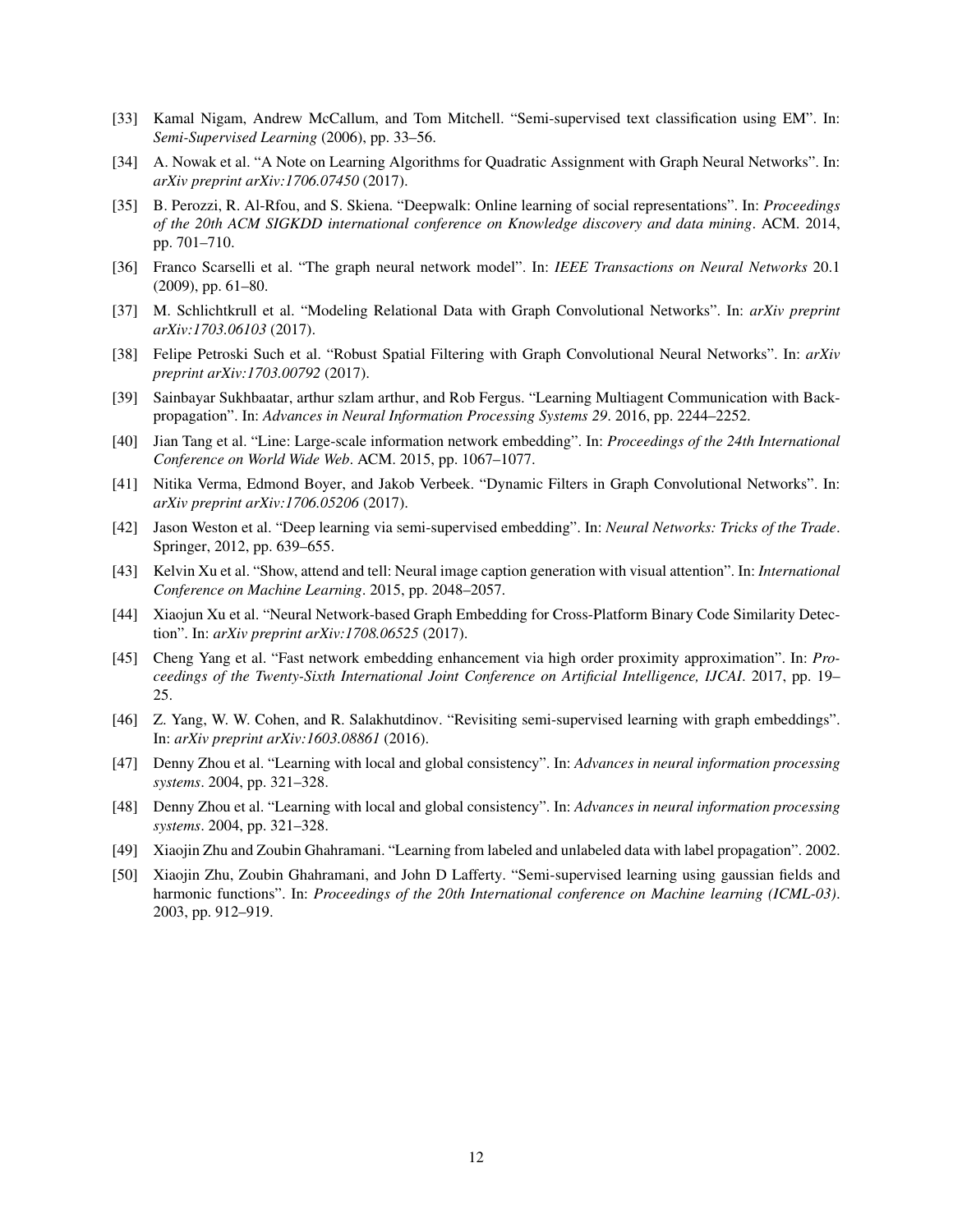## Appendix

### <span id="page-12-1"></span>A Additional experiments on interpretability of attention

PubMed dataset has 3 classes, and the relevance score is shown in the Figure [3.](#page-12-0) We also show examples of 2-hop local neighborhood of nodes that are mistaken by GCN but correctly classified by AGNN in Figures [4,](#page-12-2) [5,](#page-13-1) [6.](#page-14-0)



<span id="page-12-0"></span>Figure 3: Average attention in Eq. [\(8\)](#page-7-2) from a column class to a row class



Figure 4: Examples from CiteSeer dataset of attention strength in the local neighborhood of a target node (in thick outline) from the test set that is mistaken by GCN but correctly classified by AGNN. Colors are true classes and node sizes are proportional to the attention strength from a neighbor to the target node. Labeled nodes from training set are marked with '\*'.

## <span id="page-12-2"></span>B Performance of GCN on other dataset splits.

Here we provide the performance of GCN on **random splits** and **larger training set** dataset splits from Section [5.1.](#page-5-1) We relegate these tables to the appendix since they were not present in [\[27\]](#page-10-0). We conducted the experiments with the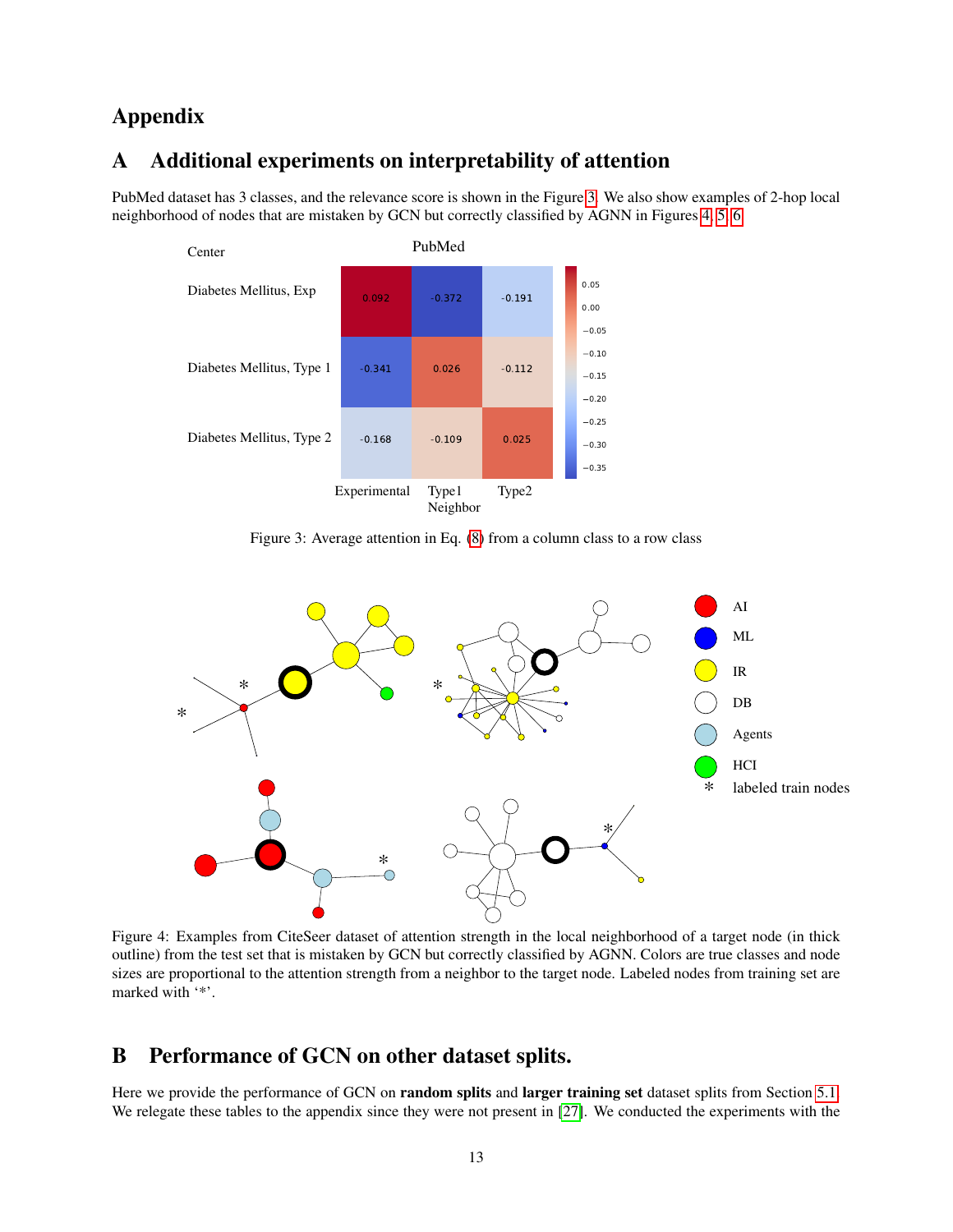

Figure 5: Examples from Cora dataset of attention strength in the local neighborhood of a target node (in thick outline) from the test set that is mistaken by GCN but correctly classified by AGNN. Colors are true classes and node sizes are proportional to the attention strength from a neighbor to the target node. Labeled nodes from training set are marked with '\*'.

<span id="page-13-2"></span><span id="page-13-1"></span>

| <b>Method</b>             | <b>CiteSeer</b> | Cora            | <b>PubMed</b>   |
|---------------------------|-----------------|-----------------|-----------------|
| DeepWalk [35]             | 47.2            | 70.2            | 72.0            |
| node2vec [22]             | 47.3            | 72.9            | 72.4            |
| Bootstrap <sup>[11]</sup> | 50.3            | 78.2            | 75.6            |
| <b>GCN</b>                | $66.9 \pm 0.50$ | $79.2 \pm 0.46$ | $77.5 \pm 0.61$ |
| <b>GLN</b>                | $68.4 \pm 0.45$ | $80.0 \pm 0.43$ | $77.7 \pm 0.63$ |
| AGNN (this paper)         | 69.8 $\pm$ 0.35 | 81.0 $\pm$ 0.34 | $78.0 \pm 0.46$ |

Table 7: Classification accuracy with random splits of the data.

same hyper-parameters as chosen by [\[27\]](#page-10-0) for the **fixed split**. In Tables [7](#page-13-2) and [8](#page-14-1) we provide average testing accuracy and standard error over 20 and 10 runs on random splits and larger training set respectively.

### <span id="page-13-0"></span>C Experiment and Architect Details

In this section we will list all the choices made in training and tuning of hyper-parameters. The parameters are chosen as to maximize the validation. All the models use Adam optimization algorithm with full-batchs, as standard in other works on GNNs [\[27,](#page-10-0) [38\]](#page-11-11). We also a weight decay term to the objective function for all the learnable weights. We add dropout to the first and last layers of all models. In Table [9.](#page-14-2) we show the hyper-parameters used in training the AGNN models for various settings and datasets. For Cora dataset the architecture consist of  $\ell = 2$  propagation layers, but the first propagation layer  $P^{(t=1)}$  is non-trainable and the variable  $\beta^{(t=1)}$  value is fixed at zero. While training these AGNN models we maintain the validation accuracy for each iteration and finally choose the trained model parameters from the iteration where average validation accuracy of previous 4 epochs is maximized. For the  $k$ -fold cross validation setting we take the epoch with maximum validation accuracy. For the Graph Linear Network (GLN) as define in [\(3\)](#page-3-2), we use the same hyper-parameters as GCN [\[27\]](#page-10-0) for all the experimental settings: hidden dimension of 16, learning rate of 0.01, weight decay of  $5 \times 10^{-4}$ , dropout of 0.5, 200 epochs and early stopping criteria with a window size of 10.